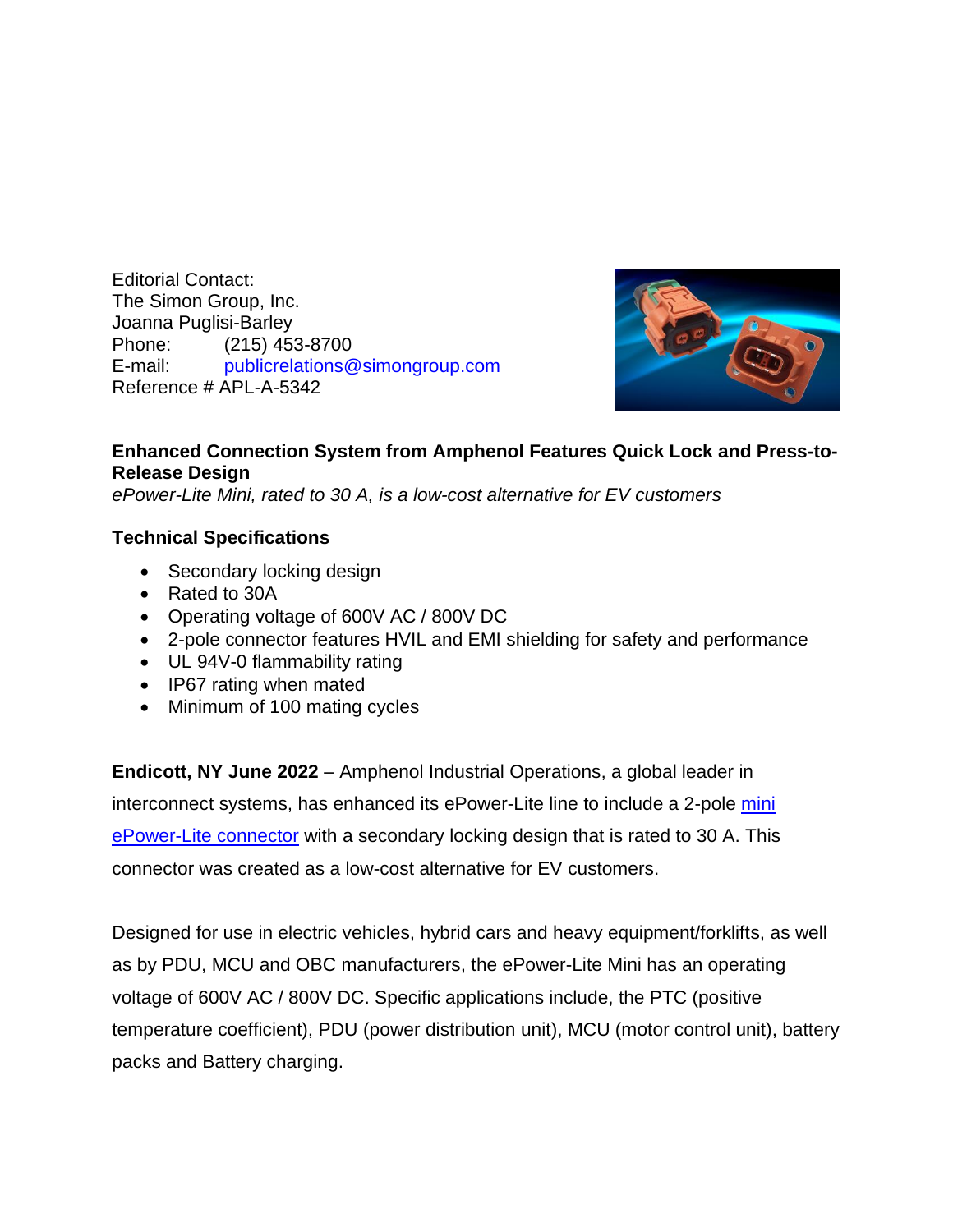These robust connectors feature a lightweight plastic shell and compact design to provide weight and space savings in vehicle design. They also include HVIL and EMI shielding for safety and performance.

The connectors are touch-proof and feature a straight version plug for easy mating, as well as a 4 key/keyway design to prevent incorrect mating. The ePower-Lite Mini can be mated at least 100 times.

This connector series has a UL 94V-0 flammability rating, an IP67 rating when mated, and an operating temperature range from -40°C to 125°C.

For more information, please visit [http://www.amphenol-industrial.com](http://www.amphenol-industrial.com/) or e-mail tyesensky@amphenol-aio.com.

Follow us: <https://twitter.com/AmphenolAIO> Get our updates: <https://www.linkedin.com/company/amphenol-industrial> -30-

**READER SERVICE INQUIRIES:** Please forward all reader service inquiries to Ty Yesensky at Amphenol Industrial Operations, 20 Valley Street, Endicott, NY 13760- 3600; e-mail: [tyesensky@amphenol-aio.com;](mailto:tyesensky@amphenol-aio.com) Web: [www.amphenol-industrial.com.](http://www.amphenol-industrial.com/)

**EDITOR'S NOTE:** [Amphenol Industrial O](http://www.amphenol-industrial.com/)perations, headquartered in a 20,000 square foot facility in Endicott, N.Y., provides a full range of high reliability power/signal connectors and interconnection systems specifically for the industrial markets including rail/mass transit, process control, automotive manufacturing, heavy equipment, wireless base stations and petrochemical/power generation.

Products include ruggedized-for-industry cylindrical, fiber optic, rectangular, and industrialized versions of Amphenol's MIL-DTL-5015 cylindrical, MIL-DTL-26482 miniature cylindrical and GT reverse bayonet cylindrical connectors. It employs more than 900 people and is ISO9001, TS96949 and MIL-STD-790 certified.